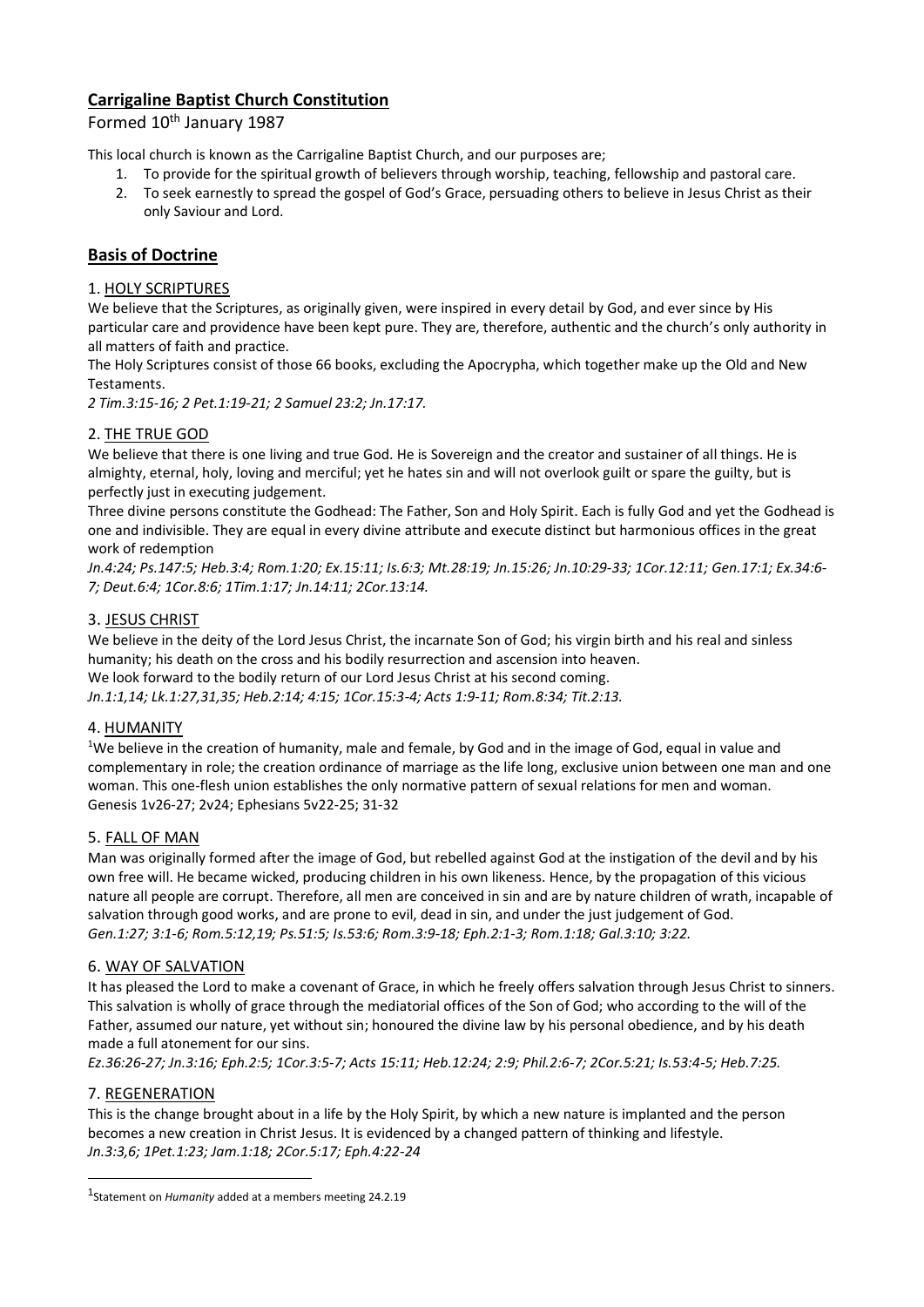## 8. REPENTANCE

This is a personal act, prompted by the Holy Spirit, consisting in a Godly sorrow for sin as offensive to God. It is seen in a sincere hatred of sin and an abandonment of all that is evil and unholy. Since no one is sinless in this life repentance needs to be often repeated.

*Mt.3:2,8; Acts 2:38; 3:19; 20:21; Is.55:7; Acts 17:30; 1Jn.1:8-9.*

## 9. FAITH

Faith is a gift from God and is the medium through which Christ is received by the soul as it's Saviour. *Rom.5:1; Heb.11:6; Rom.4:3; Jer.17:7; Rom.3:22.*

### 10. JUSTIFICATION

God freely justifies those whom he effectually calls by pardoning their sins and accepting them as righteous. This he does for Christ's sake alone. Christ's righteousness is reckoned to their account and those thus justified receive and rest by faith on Christ's righteousness.

*Acts 13:39; Rom.5:1,9.*

### 11. ADOPTION

All justified persons are numbered among God's children. God's name is put upon them; they receive the spirit of adoption and are thus enabled to cry "Abba, Father." They are cared for by God as by a father. He never casts them off, but as they remain sealed to the day of redemption they inherit the promises as heirs of everlasting salvation. *Rom.8:14-16; Gal.3:26; 4:6-7; Eph.1:5; 1Jn.3:1; Ps.103:13-14.*

### 12. SANCTIFICATION

This is the process by which we are made partakers of God's holiness. Sin's mastery is broken and the evil desires to which it gives birth are increasingly weakened and overcome. This extends to every part of man and yet remains incomplete in this life.

*1Thess.4:3; 5:23-24; 2Cor.7:1; Phil.2:12-13; Eph.4:20-32; 5:1; Rom.7:21-23; Jn.17:17-19.*

## 13. PERSEVERANCE OF THE SAINTS

All those truly regenerate, being born of the Spirit, will not utterly fall away and perish. They will endure to the end, being kept by the power of God until they come to the enjoyment of heaven itself. *Jn.6:39; 8:31; 1Jn.2:27-28; 3:9; 5:18; 2:19; Mt.13:20-21; Rom.8:28-30; Phil.1:6; Heb.13:5 Jn.10; Jn.17; Rev.2:3; 3:11-12.*

### 14. THE DEVIL

The devil is a personality, who is the enemy of God and the deceiver of mankind. *Mt.4:3-11; Job.1:6-12; Eph.6:10-12; 2Cor.4:3-4; Gen.3:1-6.*

### 15. MAN'S STATE AFTER DEATH

The bodies of men after death return to dust and suffer decay, but the soul is immortal. The souls of the righteous are received into heaven where they are with Christ. The souls of the wicked are cast into hell, where they remain in torment and utter darkness. Soul separated from their bodies are in either heaven or hell. *Gen.3:19; Ecc.12:7; Lk.16:23-24; 23:43; Acts 13:36; 2Cor.5:1-6; Jude 6-7.*

### 16. RESURRECTION

At Christ's second coming all the dead will be raised and united to their souls forever. The bodies of the unrighteous will be raised to dishonour, while the bodies of the righteous will be raised to honour. *Job 19:26-27; 1Cor.15:42-43,51-52; 1Thess.4:17.*

### 17. THE LAST JUDGEMENT

God has appointed a day in which the world will be judged in righteousness by Jesus Christ, to whom the Father has given all authority and power to judge. At that day the apostate angels will be judged; so too will all persons, both righteous and unrighteousness, who have lived on the earth.

*Jn.5:28-29; Daniel 12:2; Mt.12:36; 25:31-46; Acts 17:31; Rom.14:10-12; 2Cor.5:10; Mt.25:14-30; 41-46; Mk.9:48; Rom.9:22-23; 2Thess.1:7-10.*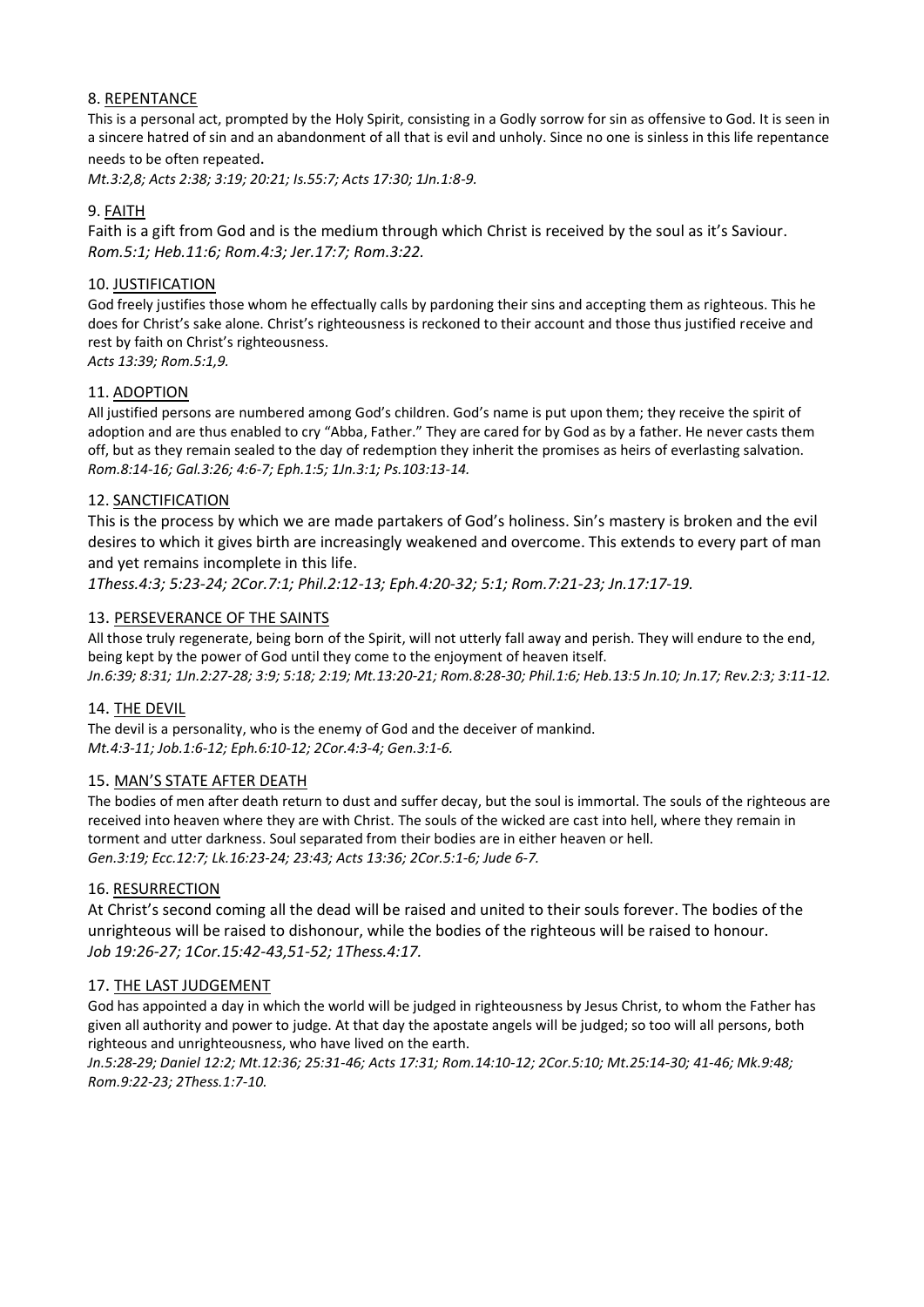### 18. ORDINANCES

Baptism and the Lord's Supper are ordinances of the church.

Baptism is the immersion of a believer in water on a profession of faith in Christ, administered in the name of the Father, Son and Holy Spirit. To the person baptised it is a sign of his identification with Christ's death and resurrection, and of his being engrafted into Christ. The only persons who can rightly submit to this ordinance are those who actually profess repentance towards God and faith in the Lord Jesus Christ as Saviour and Lord.

Lord's Supper is an ordinance to be observed by his church as a remembrance of his death until he comes again. It is to be administered using bread and wine as symbols of the body and blood of Christ. *Mt.28:19-20; 1Cor.11:23-24; Acts 2:41; Rom.6:1-7.*

## **The Church**

We believe there is only one true church, the body of Christ, of which he alone is the head, comprising all in every place who trust in him for salvation. *1Cor.12:12-13, 27; Col.1:18; 1Cor.1:2.*

The local church consists of Christians who have come together for worship, teaching, fellowship and witness according to the New Testament pattern.

### **Church Government**

Two permanent offices are recognised within the church, that of elder and deacon. *Acts 14:23; 6:1-6.* Elders

It is our desire to have at least one full time elder supported financially by the church. Adequate provision should also be made for his retirement through an agreed pension scheme with the church. *1Cor.9:14; Lk.10:7.*

There will a minimum of two elders, where possible, and subject to Biblical qualifications this number will increase as the church grows.

The qualifications for eldership are set forward in 1Tim.3:1-7 and Tit.1:5-9. These passages are to be read and explained to the church whenever someone is being considered for eldership. An elder may only be removed from office should he neglect his duties, be guilty of sinful behaviour, fall into doctrinal error or hold views contrary to our basis of doctrine. If an accusation is made against an elder the directions of 1Tim.5:19-21 are to be followed. An elder will be removed from office following an 80% majority vote at a special church members meeting. At least 70% of the voting membership must be present and voting for the vote to be valid. <sup>2</sup>*Any members who are absent from the church and living in another area (for reasons of study or work) will be deducted from the total voting membership*.

#### Function of Elders

The elders are responsible to God for the spiritual life of the church. This involves giving themselves to prayer, teaching God's word and caring for all members. They are to oversee all church meetings, interview applicants for membership, maintain discipline and recommend to the church the appointment of additional elders and deacons.

#### Appointment of Elders

Recommendations for eldership are made to the church by the existing elders. A month shall be left for objections to be raised and questions asked. An 80% majority vote shall be required to confirm the appointment, but unanimity is regarded as the ideal. At least 70% of the voting membership must be present and voting for the vote to be valid. *Any members who are absent from the church and living in another area (for reasons of study or work) will be deducted from the total voting membership*. The appointment of the elder shall then be publicly ratified and he shall be set apart for his duties by prayer and the laying on of hands.

In the event of there being no elders within the church the responsibility for the recommendation of an elder shall rest with an appointment committee agreed by the church. They may seek the help of the elders of a like-minded church in making this decision.

It is the policy of the church to look first within the existing membership for a suitably gifted full-time elder. If no such person is found, the church shall then look to the wider body of Christ.

#### Deacons

1

The qualifications for deacons are explained in 1Tim.3:8-13 and this passage is to be explained to the church whenever anyone is being considered for the office of deacon.

#### Function of Deacons

To administer the business and practical affairs of the church, in order to relieve the elders from these responsibilities. They are also to assist the elders in whatever secular or spiritual ministry which might benefit the life of the church. *Acts 6:1-6.*

<sup>2</sup> Changed at a members meeting 10.2.97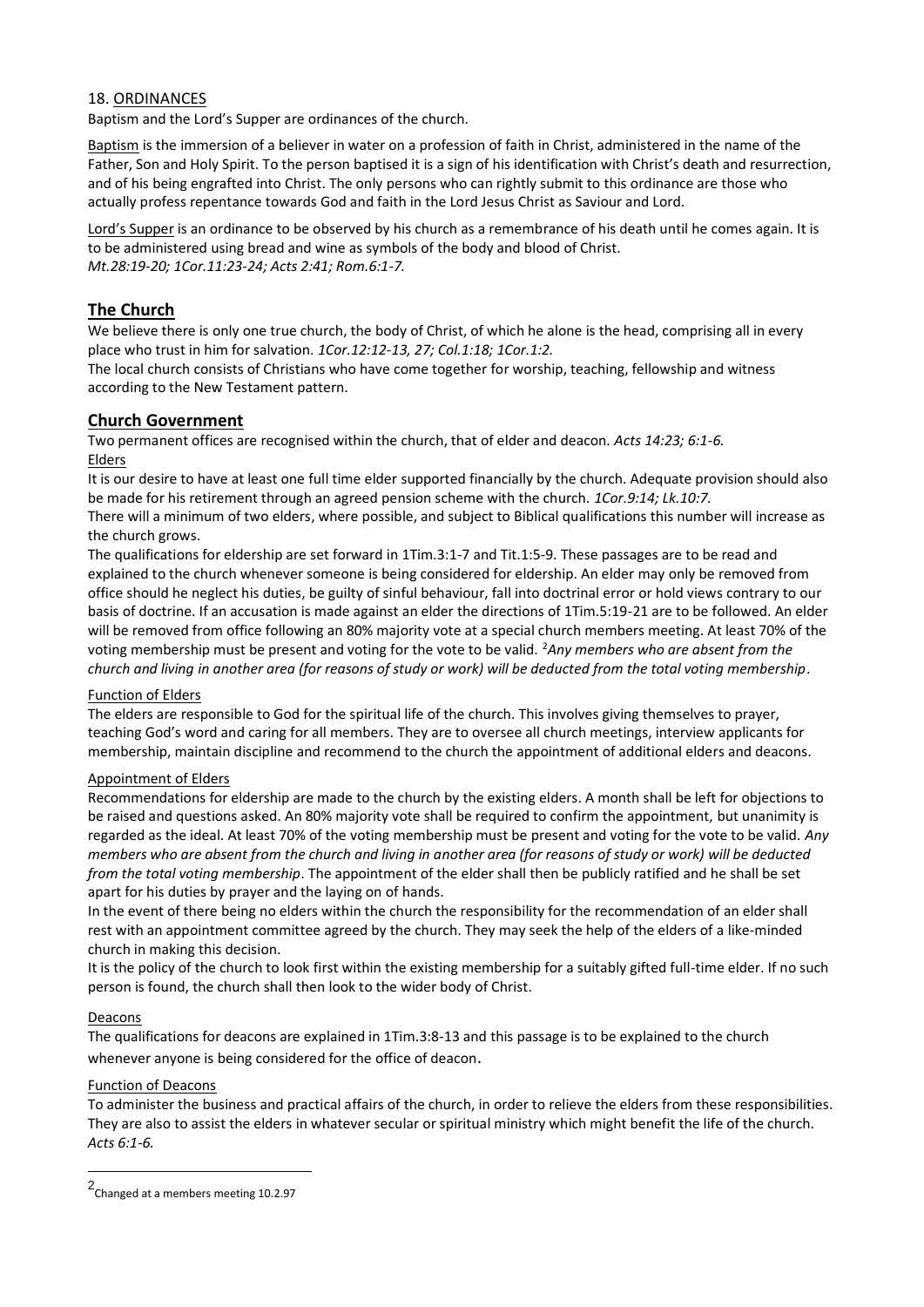#### Appointment of Deacons

The same procedure is to be followed as in the election of elders.

Deacons on appointment may serve for a period of three years, after which time they may be re-elected for further periods of three years.

All who hold office in the church must hold the basis of doctrine and constitution without reservation. Any who have a teaching function must accept the basis of doctrine and constitution.

## **Trustees**

<sup>3</sup>The Church Membership will appoint a board of trustees for a fixed term of three years, of not less than three Church members, to comply with legal requirements relating to Charity regulations. Trustees, who are subject to the church's constitution, will be responsible to ensure that Carrigaline Baptist Church complies with the requirements for registering as a charity, ensuring among other things that proper books of account are kept, and that financial accounts and an annual report is submitted to the Charity regulator. Trustees will be appointed by a simple majority at a members meeting, with 3 months' notice given to members prior to the voting. Trustees can similarly be removed from the board of trustees. Trustees shall meet at least once a year to ensure continued compliance.

## **Ordinances**

#### Baptism

Is to administered only to those who have exhibited repentance from sin and made a profession of faith in the Lord Jesus Christ as personal Saviour.

As baptism involves joining the local church it will not normally be offered except in association with membership.

#### Lord's Supper

Is a remembrance by the believer of his Lord; therefore, it is only to be partaken of by believers who are in present communion with Christ. Great care will be taken in safeguarding the table.

#### Children and the Ordinances

We recognise the right of children to participate fully in both ordinances. Children who give evidence of personal faith in Christ shall be encouraged to partake of the Lord's Supper and also to be baptised. In both cases it shall be at the discretion of the elders, following interviews with the parents and the child concerned.

## **Church membership**

Shall be open to all who;

- a) Profess repentance towards God and faith in the Lord Jesus Christ.
- b) Have been baptised by immersion and whose lives bear evidence of their Christian profession
- c) Agree that the truths expressed in the statement of faith shall be the rule of the church
- d) Agree to submit to and support the elders and voluntarily enter into the church covenant.

#### Procedure

<u>.</u>

- a) The applicant shall be interviewed by the elders in order to determine their spiritual state. Suitable instruction in the church constitution shall be given to the applicant.
- b) After discussion with the church at a members meeting the applicant will be presented to a church meeting where he will both make a statement of spiritual experience and testify to his acceptance of the doctrinal statement and guidelines for church practice and government outlined in the church constitution and covenant.
- c) The church, being convinced that the applicant is called of God to join the church, shall admit the applicant to the church.

### Children and Church Membership

We believe that children have a right to become church members, however, they cannot attend member's meetings until the age of 16 and cannot vote until they are 18 years of age.

In order to make membership meaningful each member over 16 years of age is asked to read and show acceptance of the church covenant by signing it.

<sup>3</sup> Appointment and role of *Trustees* added at a members meeting 24.2.19